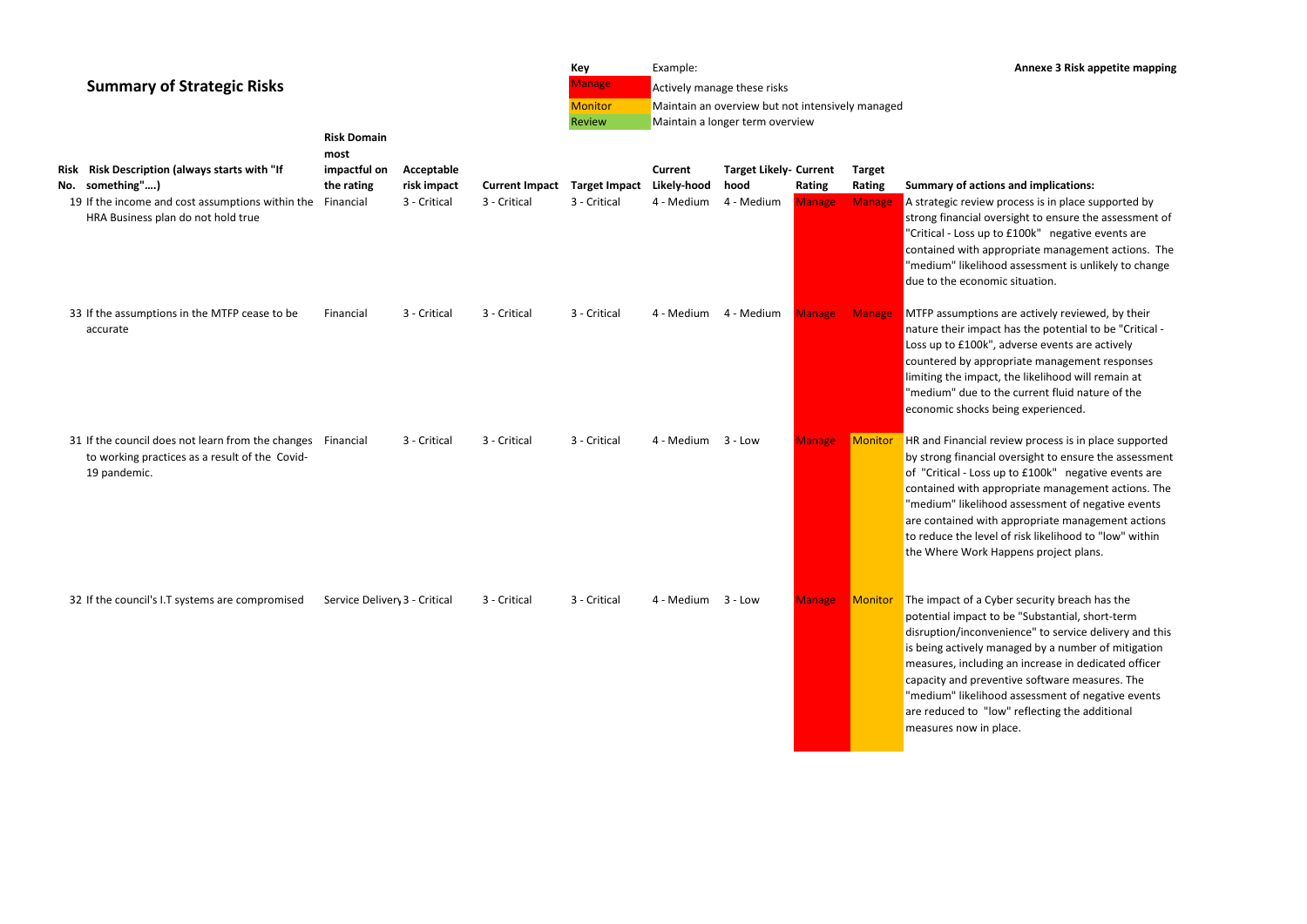| 4 If businesses within the borough are unable to Reputational 2 - Significant 2 - Significant<br>continue trading due to economic environment<br>such as the fallout of the 2020 pandemic,<br>Ukrainian conflict and shift in trading patterns<br>and movement to online shopping |              |                                                 |              | 2 - Significant 3 - Low |                    | $3 - Low$    | <b>Monitor</b> | Monitor        | The council has a<br>team actively wo<br>within the Borou<br>of the visible Hig<br>number of High !<br>"Significant - One<br>"low" likelihood<br>towns in the surr<br>economic issues. |
|-----------------------------------------------------------------------------------------------------------------------------------------------------------------------------------------------------------------------------------------------------------------------------------|--------------|-------------------------------------------------|--------------|-------------------------|--------------------|--------------|----------------|----------------|----------------------------------------------------------------------------------------------------------------------------------------------------------------------------------------|
| 6 If the Council does not achieve its aim of<br>becoming a net zero-carbon Council by 2030                                                                                                                                                                                        | Reputational | 2 - Significant 2 - Significant                 |              | 2 - Significant         | 4 - Medium 3 - Low |              | <b>Monitor</b> | <b>Monitor</b> | Additional office<br>plan to deliver cl<br>reputational imp<br>achieving the clir<br>"Medium" to "Lo<br>proposed.                                                                      |
| 18 If new homes are not designed to achieve the Reputational 2 - Significant 2 - Significant<br>required energy efficient rating "A"                                                                                                                                              |              |                                                 |              | 2 - Significant         | $3 - Low$          | $3 - Low$    | <b>Monitor</b> | <b>Monitor</b> | The new Design :<br>homes was adop                                                                                                                                                     |
| 20 If Public Works Loans Board (PWLB) Borrowing Service Delivery 3 - Critical<br>rates increase                                                                                                                                                                                   |              |                                                 | 3 - Critical | 3 - Critical            | $3 - Low$          | $3 - Low$    | <b>Monitor</b> | <b>Monitor</b> | The risk implicati<br>borrowing has a<br>case financial via<br>tenure developm<br>schemes. The Ne<br>included in the st<br>Plan during 2022                                            |
| 22 If a Neighbourhood plan was produced<br>resulting in tensions, these be counter to the<br>local plan/ government policy                                                                                                                                                        |              | Legal/Regulator 2 - Significant 2 - Significant |              | 2 - Significant         | 4 - Medium         | 4 - Medium   | <b>Monitor</b> | <b>Monitor</b> | The council main<br>relevant groups a<br>the various stage<br>likelihood will re<br>being politically o                                                                                |
| 28 If the Council's Safeguarding Policy for Children Legal/Regulator 2 - Significant 2 - Significant<br>at Risk is not adhered to by all councillors and<br>staff and updated and refreshed when                                                                                  |              |                                                 |              | 2 - Significant         | 3 - Low            | $3 - Low$    | <b>Monitor</b> | <b>Monitor</b> | Safeguarding Pol<br>with training for                                                                                                                                                  |
| appropriate.<br>30 If the council enters into collaborations<br>without conducting the proper due diligence                                                                                                                                                                       | Financial    | 3 - Critical                                    | 3 - Critical | 3 - Critical            | $3 - Low$          | $3 - Low$    | <b>Monitor</b> | <b>Monitor</b> | <b>GBC</b> collaboratio<br>diligence and me                                                                                                                                            |
| 34 If the Council takes insufficient strategic<br>decisions to address the projected shortfall to<br>ensure a sustainable Medium Term Financial<br>Plan (MTFP)                                                                                                                    | Financial    | 3 - Critical                                    | 3 - Critical | 3 - Critical            | $3 - Low$          | $3 - Low$    | <b>Monitor</b> | <b>Monitor</b> | Officer dialog wit<br>opportunities to<br><b>Transformation I</b>                                                                                                                      |
| 8 If pedestrian friendly and cycle-friendly road<br>system is not developed                                                                                                                                                                                                       | Reputational | 2 - Significant 2 - Significant                 |              | 2 - Significant         | $3 - Low$          | 2 - Very Low | <b>Monitor</b> | Review         | Joint working wit<br>established proje<br>objective.                                                                                                                                   |

a high profile Economic Development orking with the business community ugh managing the reputational aspect gh Street. Adverse publicity of a large Street empty units is considered to be e-off adverse local publicity" with a l as this situation will be relative to all rounding area, experiencing the same

er capacity and a strong programme limate change projects limits the pact whilst the likelihood of not imate change target reduced from ow" in respect of the actions being

Standards delivering carbon neutral oted July 21.

ion is that the increases in the cost of direct impact on new build business ability. It is possible to consider mixed ments to improve financial viability of ew Affordable Homes scheme will be strategic review of the HRA Business  $2/23.$ 

ntains close working relationships with and T&P to provide assistance through es. By their nature/content the emain "medium" due to the plans contentious across the electorate.

blicy regularly refreshed and updated members and officers.

on is currently under going due ember scrutiny.

ith Executive to identify and develop address the deficit via the Business Board

ith Surrey County Council on ected identified to address this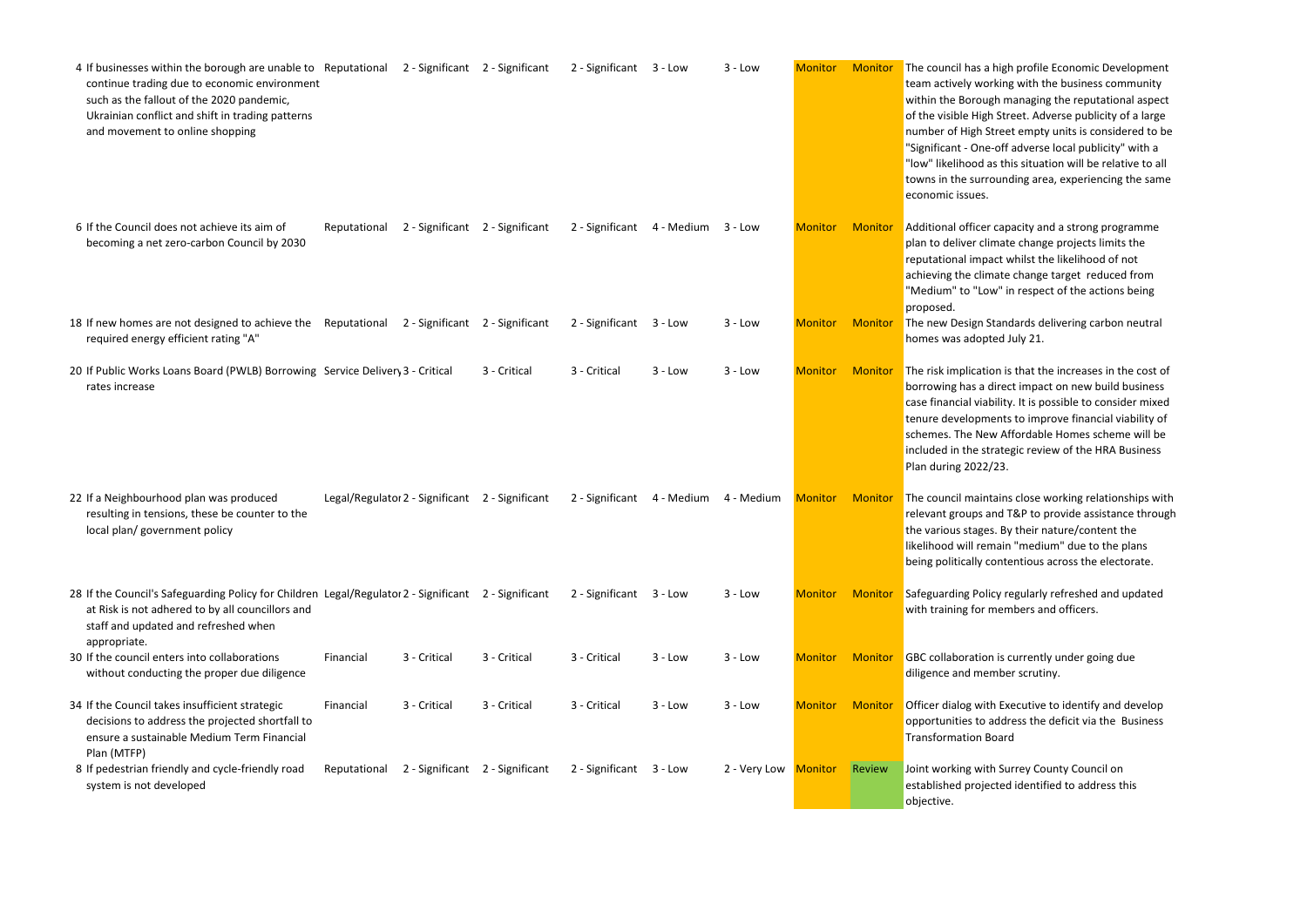| 11 If the council cannot reduce the carbon impact Reputational 2 - Significant 2 - Significant<br>by its own assets / staff                                                                                                                                |                               |                                              |                 | 2 - Significant                                  | $3 - Low$ | 2 - Very Low              | <b>Monitor</b> | Review        | A number of wo<br>throughout the<br>ensure each ser                                                              |
|------------------------------------------------------------------------------------------------------------------------------------------------------------------------------------------------------------------------------------------------------------|-------------------------------|----------------------------------------------|-----------------|--------------------------------------------------|-----------|---------------------------|----------------|---------------|------------------------------------------------------------------------------------------------------------------|
| 12 If an inappropriate New Affordable Homes<br>Delivery Strategy is adopted by the Council.                                                                                                                                                                | Service Delivery 3 - Critical |                                              | 3 - Critical    | 3 - Critical                                     | $3 - Low$ | 2 - Very Low Monitor      |                | <b>Review</b> | Will be included<br>review.                                                                                      |
| 17 If tenants are unable to access services or we<br>provide inappropriate services                                                                                                                                                                        | Service Delivery 3 - Critical |                                              | 2 - Significant | 2 - Significant                                  | $3 - Low$ | 2 - Very Low              | <b>Monitor</b> | Review        | Landlord Service<br>New Customer 9                                                                               |
| 23 Safeguard good Planning development in the<br>borough: If there is a change in government<br>policy impacting on the councils ability to meet<br>administration deadlines                                                                               |                               | Legal/Regulator 2 - Significant 3 - Critical |                 | 3 - Critical                                     | $3 - Low$ | 2 - Very Low              | <b>Monitor</b> | Review        | The impact is cu<br>appetite for Leg<br>consideration w<br>regulations due<br>service capacity<br>risk appetite. |
| 1 If the current government regulations enabling Legal/Regulator 2 - Significant 2 - Significant<br>councillors to participate in public committee<br>meetings remotely expire before the health<br>risks of the COVID-19 pandemic subside                 |                               |                                              |                 | 2 - Significant                                  |           | 2 - Very Low 2 - Very Low | <b>Review</b>  | Review        |                                                                                                                  |
| 2 If the COVID-19 pandemic continues to inhibit Reputational 2 - Significant 2 - Significant                                                                                                                                                               |                               |                                              |                 | 2 - Significant                                  |           | 2 - Very Low 2 - Very Low | <b>Review</b>  | <b>Review</b> |                                                                                                                  |
| public participation at meetings<br>3 If, despite having access to ample funding, the Service Delivery 3 - Critical<br>resources within the Economic Development<br>team are insufficient to implement Waverley's<br>Economic Development Strategy 2018-32 |                               |                                              | 1 - Small       | 1 - Small                                        | $3 - Low$ | $3 - Low$                 | <b>Review</b>  | <b>Review</b> | <b>Additional resou</b><br>Budget.                                                                               |
| 5 If the council is unable to properly utilise<br>available external funding due to lack of<br>resource / bid writing skills                                                                                                                               | Service Delivery 3 - Critical |                                              | 2 - Significant | 2 - Significant                                  |           | 2 - Very Low 2 - Very Low | <b>Review</b>  | <b>Review</b> |                                                                                                                  |
| 7 If the council fails in its drive to promote<br>reduce / reuse to achieve our targets on<br>household waste and recycling                                                                                                                                |                               | Reputational 2 - Significant 2 - Significant |                 | 2 - Significant 2 - Very Low 2 - Very Low Review |           |                           |                | <b>Review</b> |                                                                                                                  |
| 9 If air quality issues are not adequately<br>addressed especially those caused by vehicle                                                                                                                                                                 | Reputational                  | 2 - Significant 2 - Significant              |                 | 2 - Significant 2 - Very Low 2 - Very Low        |           |                           | <b>Review</b>  | <b>Review</b> |                                                                                                                  |
| emissions<br>10 If partnership working is not established, vital<br>action to promote the Boroughs biodiversity<br>may not take place                                                                                                                      | Reputational                  | 2 - Significant 2 - Significant              |                 | 2 - Significant                                  |           | 2 - Very Low 2 - Very Low | <b>Review</b>  | <b>Review</b> |                                                                                                                  |
| 13 If homelessness prevention is not effective                                                                                                                                                                                                             | Service Delivery 3 - Critical |                                              | 2 - Significant | 2 - Significant                                  |           | 2 - Very Low 2 - Very Low | <b>Review</b>  | <b>Review</b> |                                                                                                                  |
| 14 If Affordable Housing Providers do not share<br>the Council's objectives in delivering homes to<br>meet housing need across the income<br>spectrum.                                                                                                     | Service Delivery 3 - Critical |                                              | 1 - Small       | 1 - Small                                        | $3 - Low$ | $3 - Low$                 | <b>Review</b>  | Review        |                                                                                                                  |
| 15 If affordable housing provision avoidance<br>within planning applications is not robustly<br>challenged                                                                                                                                                 | Service Delivery 3 - Critical |                                              | 1 - Small       | 1 - Small                                        | $3 - Low$ | $3 - Low$                 | <b>Review</b>  | <b>Review</b> |                                                                                                                  |

orkstreams have been established councils across all service areas to vice is making an impact.

d in the HRA strategic business plan

es Advisory Board reconstituted and a Satisfaction Survey developed.

arrently above the acceptable risk gal/Regulatory risk domain. Careful vill be given to any changes in to the impact this could have on the  $\alpha$  to manage the impact down to the

urces provided in the 2022/23 revenue